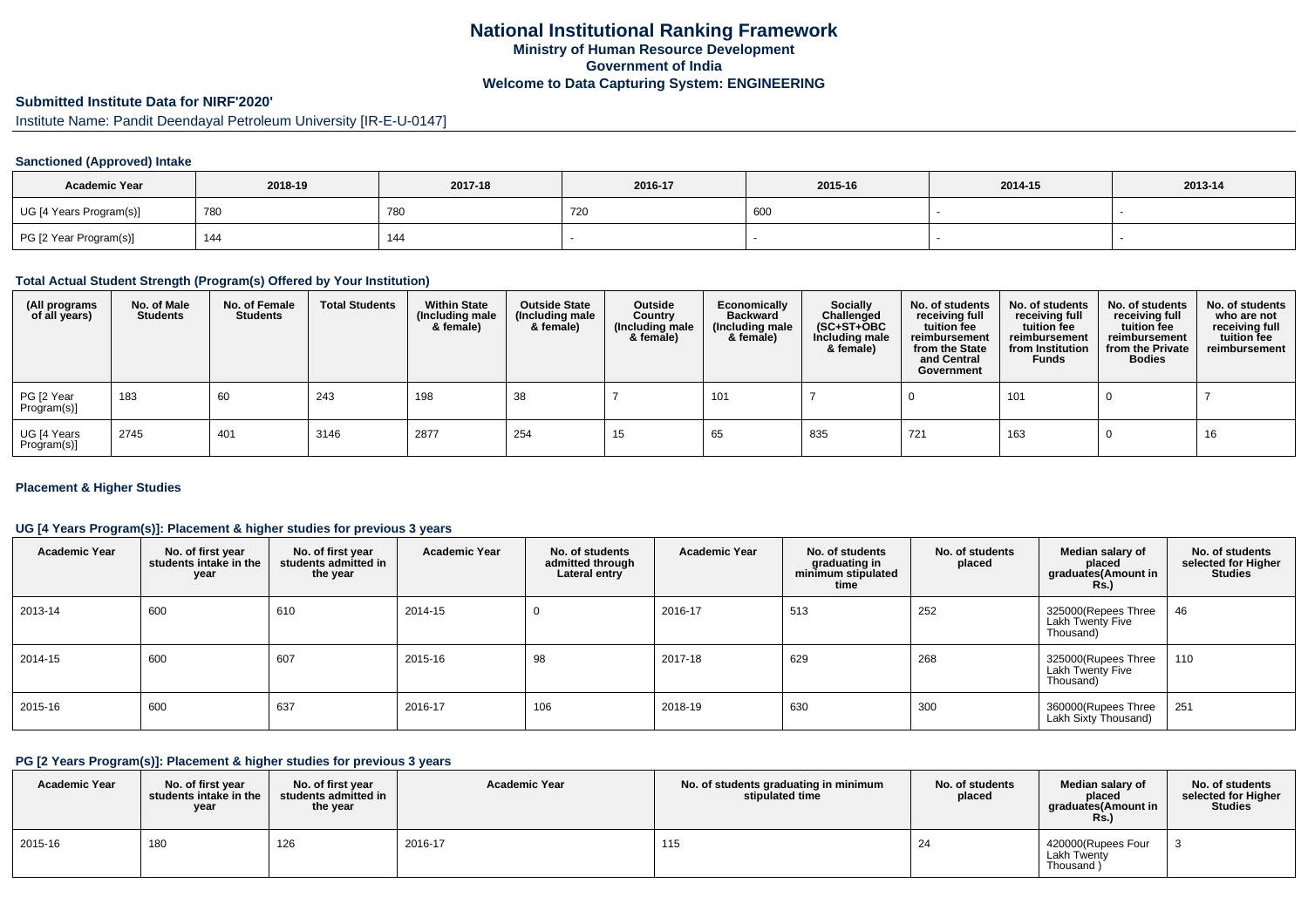| 2016-17 | 220 | 444 | 2017-18 | 109 | <u>_</u> | 357000(Rupees Three<br>Lakh Fifty Seven<br>Thousand ) |  |
|---------|-----|-----|---------|-----|----------|-------------------------------------------------------|--|
| 2017-18 | 144 | 106 | 2018-19 | 105 |          | 300000(Rupees Three<br>Lakh)                          |  |

### **Ph.D Student Details**

| Ph.D (Student pursuing doctoral program till 2017-18; Students admitted in the academic year 2018-19 should not be entered here.) |         |                       |         |  |  |
|-----------------------------------------------------------------------------------------------------------------------------------|---------|-----------------------|---------|--|--|
|                                                                                                                                   |         | <b>Total Students</b> |         |  |  |
| Full Time                                                                                                                         |         | 30                    |         |  |  |
| Part Time                                                                                                                         |         | 75                    |         |  |  |
| No. of Ph.D students graduated (including Integrated Ph.D)                                                                        |         |                       |         |  |  |
|                                                                                                                                   | 2018-19 | 2017-18               | 2016-17 |  |  |
| Full Time                                                                                                                         |         |                       |         |  |  |
| Part Time                                                                                                                         |         |                       |         |  |  |

# **Financial Resources: Utilised Amount for the Capital expenditure for previous 3 years**

| <b>Academic Year</b>                                                                                                                                                                      | 2018-19                                                                        | 2017-18                                                                              | 2016-17                                                                                     |  |  |  |  |
|-------------------------------------------------------------------------------------------------------------------------------------------------------------------------------------------|--------------------------------------------------------------------------------|--------------------------------------------------------------------------------------|---------------------------------------------------------------------------------------------|--|--|--|--|
|                                                                                                                                                                                           | <b>Utilised Amount</b>                                                         | <b>Utilised Amount</b>                                                               | <b>Utilised Amount</b>                                                                      |  |  |  |  |
| Annual Capital Expenditure on Academic Activities and Resources (excluding expenditure on buildings)                                                                                      |                                                                                |                                                                                      |                                                                                             |  |  |  |  |
| Library (Books, Journals and e-Resources only)                                                                                                                                            | 1874140 (Rupees Eighteen Lakh Sevety Four Thousand One<br>Hundred Fourty)      | 2096379 (Rupees Twenty Lakh Ninety Six Thousand Three<br>Hundred Seventy Nine)       | 1352663 (Rupees Thirteen Lakh Fifty Two Thousand Sis<br>Hundred Sixty Three)                |  |  |  |  |
| New Equipment and software for Laboratories                                                                                                                                               | 48906039 (Rupees Four Crore Eighty Nine Lakh Six Thousand<br>Thirty Nine)      | 24429011 (Rupees Two Crore Fourty Four Lakh Twenty Nine<br>Thousand Eleven)          | 99414903 (Rupees Nine Crore Ninety Four Lakh Fourteen<br>Thousand Nine Hundred Three)       |  |  |  |  |
| <b>Engineering Workshops</b>                                                                                                                                                              | 0 (Zero)                                                                       | 0 (Zero)                                                                             | 0 (Zero)                                                                                    |  |  |  |  |
| Other expenditure on creation of Capital Assets (For setting up<br>classrooms, seminar hall, conference hall, library, Lab, Engg<br>workshops excluding expenditure on Land and Building) | 36202302 (Rupees Three Crore Sixty Two Lakh Two<br>Thousand Three Hundred Two) | 51410497 (Rupees Five Crore Fourteen Lakh Ten Thousand<br>Four Hundred Ninety Seven) | 41749481 (Rupees Four Crore Seventeen Lakh Fourty Nine<br>Thousand Four Hundred Eighty One) |  |  |  |  |

## **Financial Resources: Utilised Amount for the Operational expenditure for previous 3 years**

| Academic Year                                                                                                                                                                                   | 2018-19                                                                                                 | 2017-18                                                                                             | 2016-17                                                                                         |  |  |  |  |
|-------------------------------------------------------------------------------------------------------------------------------------------------------------------------------------------------|---------------------------------------------------------------------------------------------------------|-----------------------------------------------------------------------------------------------------|-------------------------------------------------------------------------------------------------|--|--|--|--|
|                                                                                                                                                                                                 | <b>Utilised Amount</b>                                                                                  | <b>Utilised Amount</b>                                                                              | <b>Utilised Amount</b>                                                                          |  |  |  |  |
| <b>Annual Operational Expenditure</b>                                                                                                                                                           |                                                                                                         |                                                                                                     |                                                                                                 |  |  |  |  |
| Salaries (Teaching and Non Teaching staff)                                                                                                                                                      | 356228354 (Rupees Thirty Five Crore Sixty Two Lakh Twenty<br>Eight Thousand Three Hundred Fifty Four)   | 304748731 (Rupees Thirty Crore Fourty Seven Lakh Fourty<br>Eight Thousand Seven Hundred Thirty One) | 278066624 (Rupees Twenty Seven Crore Eighty Lakh Sixty Six<br>Thousand Six Hundred Twenty Four) |  |  |  |  |
| Maintenance of Academic Infrastructure or consumables and<br>other running expenditures (excluding maintenance of hostels<br>and allied services, rent of the building, depreciation cost, etc) | 253732722 (Rupees Twenty Five Crore Thirty Seven Lakhs<br>Thirty Two Thousand Seven Hundred Twenty Two) | 220306786 (Rupees Twenty Two Crore Three Lakh Six<br>Thousand Seven Hundred Eighty Six)             | 185842516 (Rupees Eighteen Crore Fifty Eight Lakh Fourty<br>Two Thousand Five Hundred Sixteen)  |  |  |  |  |
| Seminars/Conferences/Workshops                                                                                                                                                                  | 8474109 (Rupees Eighty Four Lakh Seventy Four Thousand<br>One Hundred Nine)                             | 1115052 (Rupees Eleven Lakh Fifteen Thousand Fifty Two)                                             | 1185267 (Rupees Eleven Lakh Eighty Five Thousand Two<br>Hundred Sixty Seven)                    |  |  |  |  |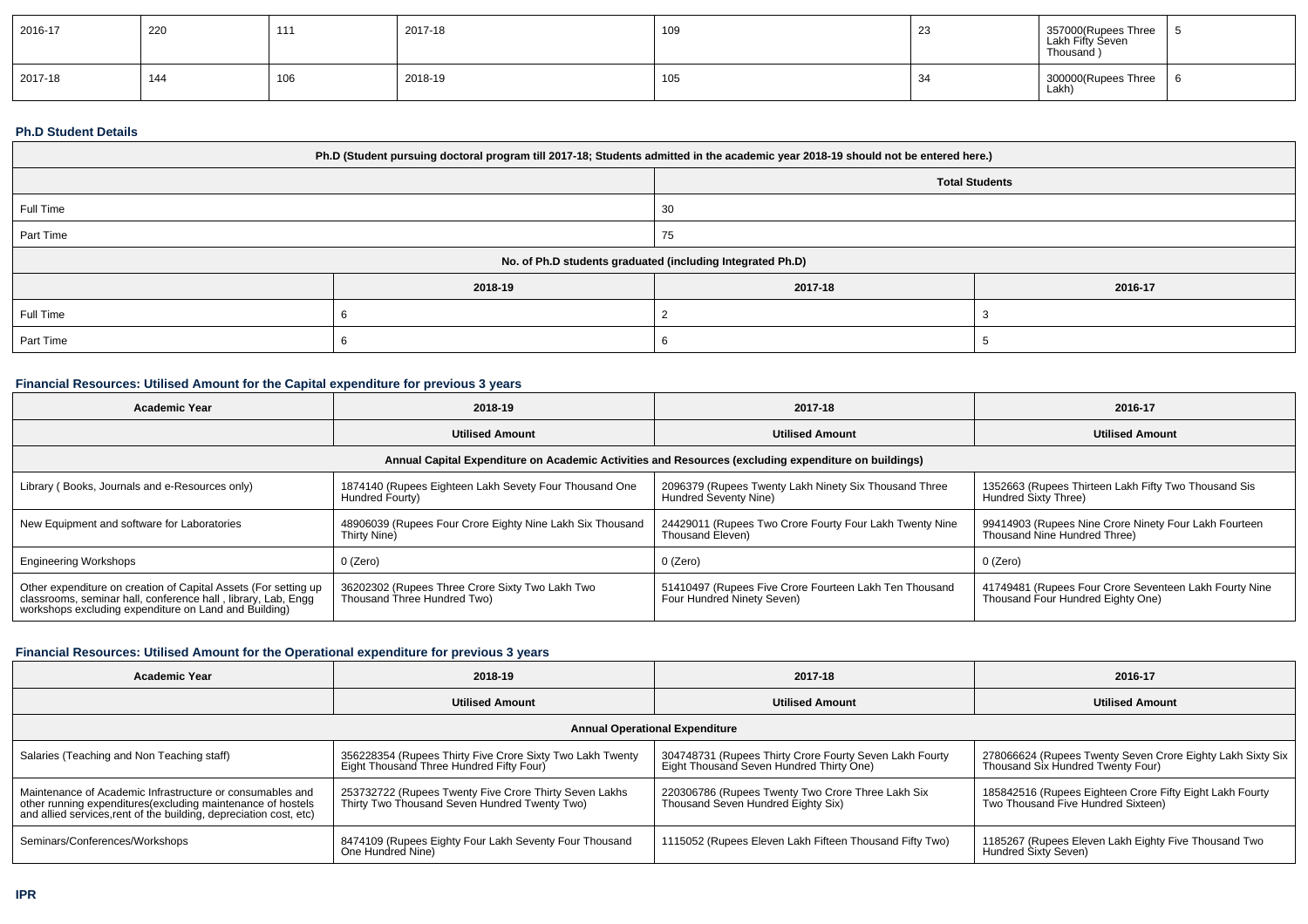| Calendar year            | 2018 | 2017 | 2016 |
|--------------------------|------|------|------|
| No. of Patents Published |      |      |      |
| No. of Patents Granted   |      |      |      |

## **Sponsored Research Details**

| <b>Financial Year</b>                    | 2018-19                                                                   | 2017-18                                                                         | 2016-17                                                                         |
|------------------------------------------|---------------------------------------------------------------------------|---------------------------------------------------------------------------------|---------------------------------------------------------------------------------|
| Total no. of Sponsored Projects          | 33                                                                        | 10                                                                              | 10                                                                              |
| Total no. of Funding Agencies            |                                                                           | 16                                                                              |                                                                                 |
| Total Amount Received (Amount in Rupees) | 68014284                                                                  | 20419985                                                                        | 11220558                                                                        |
| Amount Received in Words                 | Rupees Six Crore Eighty Lakh Fourteen Thousand Two<br>Hundred Eighty Four | Rupees Two Crore Four Lakh Nineteen Thousand Nine<br><b>Hundred Eighty Five</b> | Rupees One Crore Twelve Lakh Twenty Thousand Five<br><b>Hundred Fifty Eight</b> |

## **Consultancy Project Details**

| <b>Financial Year</b>                    | 2018-19                                                                       | 2017-18                                                  | 2016-17                                                   |
|------------------------------------------|-------------------------------------------------------------------------------|----------------------------------------------------------|-----------------------------------------------------------|
| Total no. of Consultancy Projects        |                                                                               |                                                          |                                                           |
| Total no. of Client Organizations        |                                                                               |                                                          |                                                           |
| Total Amount Received (Amount in Rupees) | 10218176                                                                      | 4588032                                                  | 1591664                                                   |
| Amount Received in Words                 | Rupees One Crore Two Lakh Eighteen Thousand One<br><b>Hundred Seventy Six</b> | Rupees Fourty Five Lakh Eighty Eight Thousand Thirty Two | Rupees Fifteen Lakh Ninety One Thousand Six Hundred Sixty |

## **PCS Facilities: Facilities of physically challenged students**

| 1. Do your institution buildings have Lifts/Ramps?                                                                                                        | Yes, more than 80% of the buildings |
|-----------------------------------------------------------------------------------------------------------------------------------------------------------|-------------------------------------|
| 2. Do your institution have provision for walking aids, includingwheelchairs and transportation from one building to another for<br>handicapped students? | Yes                                 |
| 3. Do your institution buildings have specially designed toilets for handicapped students?                                                                | Yes, more than 80% of the buildings |

### **Awards Details**

|      | government agencies in the previous academic year 2018-19 |                                                                                                                   | 1. How many faculty member of your institution have received highly reputed national/international awards/recognition from central |                                                                                   |                                          |                            |                                  |                               |                              |  |  |
|------|-----------------------------------------------------------|-------------------------------------------------------------------------------------------------------------------|------------------------------------------------------------------------------------------------------------------------------------|-----------------------------------------------------------------------------------|------------------------------------------|----------------------------|----------------------------------|-------------------------------|------------------------------|--|--|
| Srno | Name of the Faculty                                       | Name of the Award                                                                                                 | Name of the Central<br>government<br>agency/international<br>agencies from where<br>award has been<br>received                     | Address of the<br>Agency giving award                                             | <b>Contact Email ID of</b><br>the Agency | Year of receiving<br>award | Email ID of the<br>faculty       | Contact no. of the<br>faculty | Is it<br>Fellowship?(Yes/No) |  |  |
|      | ANANTHA SINGH T S                                         | SPOC for SWAYAM<br><b>NPTEL Local Chapter</b>                                                                     | <b>NPTEL</b>                                                                                                                       | NPTEL, IC & SR<br>Building, 3rd floor, IIT<br>Madras - 600036                     | support@nptel.iitm.ac.i                  | 2019                       | anantha.singh@sot.pd<br>pu.ac.in | 8758790511                    | No                           |  |  |
|      | KIRAN BHASKAR<br><b>MYSORE</b>                            | Best paper award at<br>International<br>Conference on<br>Emerging<br>Technologies in<br>Mechanical<br>Engineering | Korean Society of<br><b>Mechanical Engineers</b>                                                                                   | #702 KSTC New Bldg,<br>22 7-gil, Teheran-ro,<br>Gangnam-gu, Seoul<br>06130, Korea | ksme@ksme.or.kr                          | 2018                       | MB.Kiran@sot.pdpu.ac<br>.in      | 9845688950                    | No                           |  |  |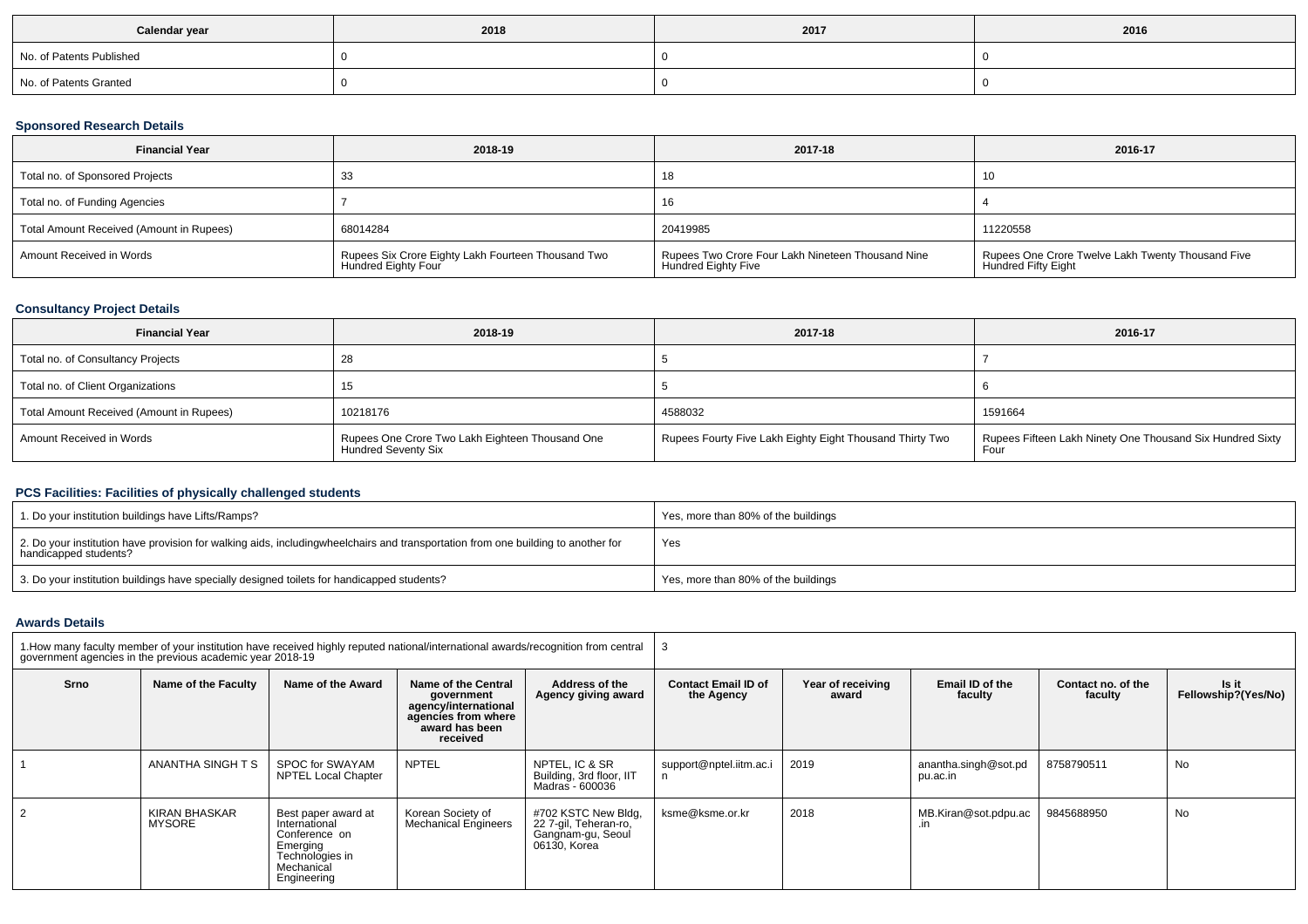| 3    | UTTAM KUMAR BHUI                                                                                             | Summit Level Student<br><b>Chapter Faculty</b><br>mentor Award | Society of Exploration<br>Geophysicist | 8801 S. Yale Ave.<br>Suite 500 Tulsa, OK<br>74137, USA                                                    | members@seg.org                                                                                      | 2018                                     | Uttam.bhui@spt.pdpu.<br>ac.in | 9426330369                         | No                            |
|------|--------------------------------------------------------------------------------------------------------------|----------------------------------------------------------------|----------------------------------------|-----------------------------------------------------------------------------------------------------------|------------------------------------------------------------------------------------------------------|------------------------------------------|-------------------------------|------------------------------------|-------------------------------|
|      | 2. How many students of your institution have won international awards in the previous academic year 2018-19 |                                                                |                                        |                                                                                                           |                                                                                                      |                                          |                               |                                    |                               |
| Srno | Name of the<br>Student/Name of the<br>Team                                                                   | <b>Enrolment Number</b>                                        | Name of the Award                      | Name of International<br><b>Institution/Organisati</b><br>on from where the<br>award has been<br>received | Address of the<br>Agency giving award                                                                | <b>Contact Email ID of</b><br>the Agency | Year of receiving<br>award    | Email ID of the<br>faculty         | Contact no. of the<br>faculty |
|      | Prayushi Faldu                                                                                               | 16BIT042                                                       | <b>Best Presentation</b><br>award      | <b>IEEE Fourth</b><br>International<br>Conference on<br>Computer and<br>Communication<br>Systems          | Nanyang<br>Technological<br>University, Singapore                                                    | icccs2020@academic.<br>net               | 2019                          | prayushi.fict16@sot.pd<br>pu.ac.in | 9825902072                    |
|      | Varalikaa Paul                                                                                               | 16BME120                                                       | <b>Best Delegate</b><br>UNWTO COUNCIL  | <b>BALI ASIA</b><br><b>INTERNATIONAL</b><br><b>MODEL</b>                                                  | <b>International Global</b><br>Network, Jl. Tole<br>Iskandar No. 19A,<br>Sukmajaya, Depok.<br>16412. | info@balimodelunitedn<br>ations.org      | 2019                          | paul.vmc16@sot.pdpu.<br>ac.in      | 9979850339                    |

#### **Accreditation**

# **NBA Accreditation**

| 1. Does your institute have a valid NBA Accreditation? |                                                                                            | <b>YES</b>                    |                             |  |  |  |  |
|--------------------------------------------------------|--------------------------------------------------------------------------------------------|-------------------------------|-----------------------------|--|--|--|--|
|                                                        | Total number of programs (whose two batches have passed out) in the institution/department | Number of programs accredited |                             |  |  |  |  |
|                                                        |                                                                                            |                               |                             |  |  |  |  |
| Name of the accredited program                         | Valid from                                                                                 | Valid upto                    | <b>Accreditation Status</b> |  |  |  |  |
| UG Mechanical Engineering                              | 01-07-2019                                                                                 | 30-06-2022                    | Accredited for 3 years      |  |  |  |  |

## **Village Adoption**

| Have vour institute adopted any village under Unnat Bharat Scheme? |  |
|--------------------------------------------------------------------|--|
|                                                                    |  |

## **Faculty Details**

| Srno | Name                                        | Age | Designation            | Gender | Qualification | Experience (In<br><b>Months</b> ) | <b>Is Associated</b><br><b>Last Year</b> | Currently<br>working with<br>institution? | <b>Joining Date</b> | <b>Leaving Date</b> | <b>Association type</b> |
|------|---------------------------------------------|-----|------------------------|--------|---------------|-----------------------------------|------------------------------------------|-------------------------------------------|---------------------|---------------------|-------------------------|
|      | N MADHAVAN                                  | 51  | Assistant<br>Professor | Male   | Ph.D          | 288                               | Yes                                      | Yes                                       | 29-09-2010          | $\sim$              | Regular                 |
|      | <b>BHAWANISINGH</b><br><b>GAURANG DESAI</b> | 44  | Associate<br>Professor | Male   | Ph.D          | 264                               | Yes                                      | Yes                                       | 08-08-2007          | $\sim$              | Regular                 |
|      | BALASUBRAMAN<br><b>IAN</b>                  | 36  | Assistant<br>Professor | Male   | Ph.D          | 132                               | Yes                                      | Yes                                       | 17-09-2014          | $\sim$              | Regular                 |
|      | P SIVAKUMAR                                 | 35  | Assistant<br>Professor | Male   | Ph.D          | 128                               | Yes                                      | Yes                                       | 06-09-2016          | $\sim$              | Regular                 |
|      | <b>ASHISH SARKAR</b>                        | 57  | Associate<br>Professor | Male   | Ph.D          | 380                               | Yes                                      | Yes                                       | 29-10-2007          | $\sim$              | Regular                 |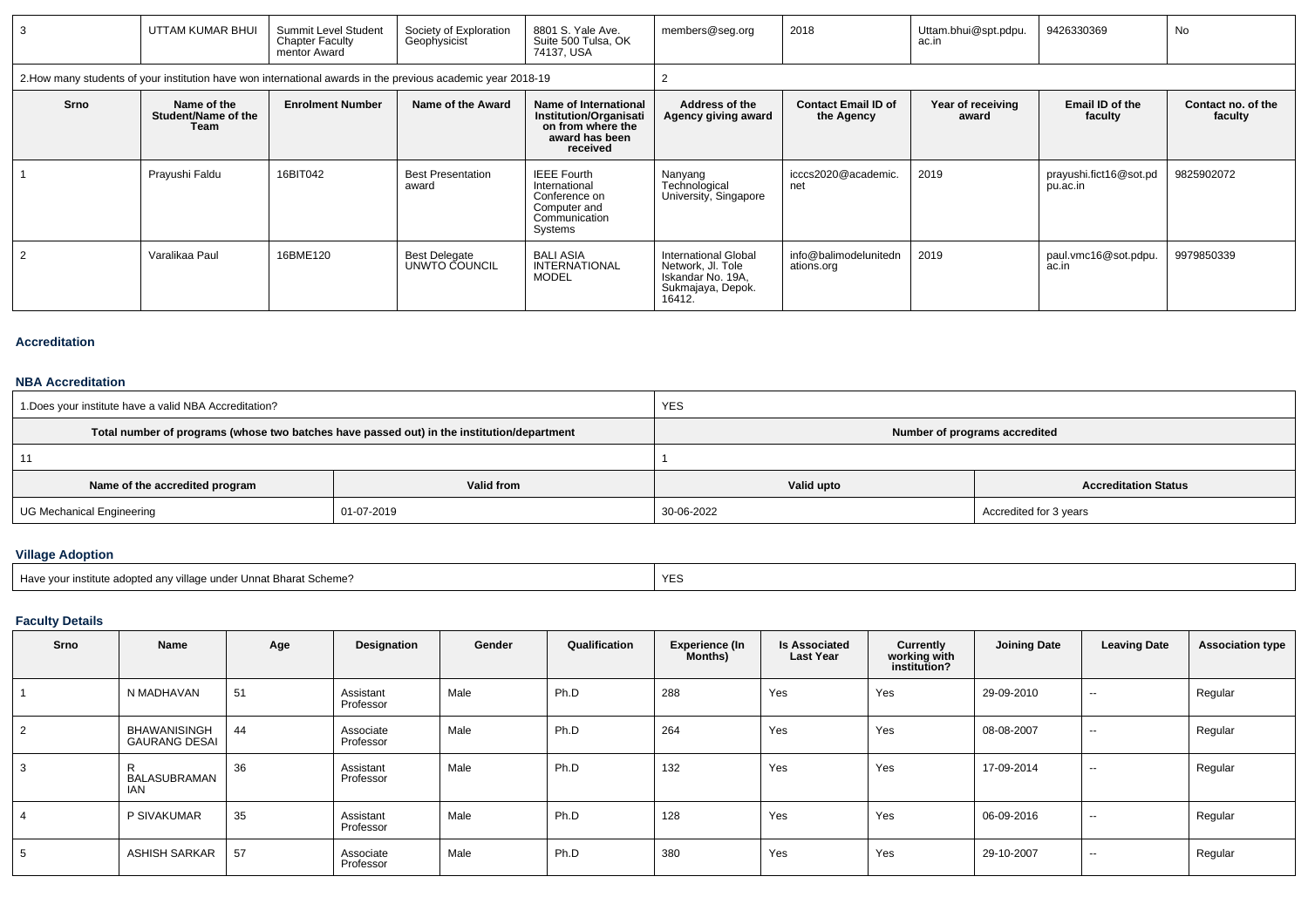| 6              | UTTAM KUMAR<br><b>BHUI</b>                            | 50 | Associate<br>Professor | Male   | Ph.D   | 334 | Yes | Yes | 20-10-2008 | $\overline{\phantom{a}}$ | Regular |
|----------------|-------------------------------------------------------|----|------------------------|--------|--------|-----|-----|-----|------------|--------------------------|---------|
| $\overline{7}$ | ANIRBID SIRCAR                                        | 49 | Professor              | Male   | Ph.D   | 260 | Yes | Yes | 12-07-2010 | $\overline{\phantom{a}}$ | Regular |
| 8              | <b>HARI GANESH</b>                                    | 27 | Assistant<br>Professor | Male   | M.Tech | 30  | Yes | Yes | 01-05-2017 | $\overline{\phantom{a}}$ | Regular |
| 9              | MAUNISH<br>SANJAYBHAI<br><b>SHAH</b>                  | 33 | Assistant<br>Professor | Male   | M.Tech | 65  | Yes | Yes | 30-06-2015 | $\overline{\phantom{a}}$ | Regular |
| 10             | VISHAL ASHOK<br>WANKHEDE                              | 27 | Assistant<br>Professor | Male   | M.Tech | 34  | Yes | Yes | 01-07-2016 | $\overline{\phantom{a}}$ | Regular |
| 11             | <b>NAMRATA BIST</b>                                   | 28 | Assistant<br>Professor | Female | M.Tech | 29  | Yes | Yes | 01-06-2017 | $\overline{\phantom{a}}$ | Regular |
| 12             | <b>RIMPI BARO</b>                                     | 27 | Assistant<br>Professor | Female | M.Tech | 60  | Yes | No  | 01-07-2016 | 05-07-2019               | Regular |
| 13             | <b>SAMIR</b><br><b>BHUPENDRABHA</b><br><b>I PATEL</b> | 44 | Assistant<br>Professor | Male   | Ph.D   | 132 | Yes | Yes | 29-08-2016 | $\sim$                   | Regular |
| 14             | <b>CHANDAN SAHU</b>                                   | 27 | Assistant<br>Professor | Male   | M.Tech | 60  | Yes | Yes | 01-06-2017 | $\overline{\phantom{a}}$ | Regular |
| 15             | GANGA PRASAD<br>PANDEY                                | 41 | Assistant<br>Professor | Male   | Ph.D   | 96  | Yes | Yes | 15-09-2016 | $\overline{\phantom{a}}$ | Regular |
| 16             | NISHANT DOSHI                                         | 34 | Assistant<br>Professor | Male   | Ph.D   | 58  | Yes | Yes | 27-10-2016 | $\overline{\phantom{a}}$ | Regular |
| 17             | <b>MANISH KUMAR</b><br><b>SINHA</b>                   | 33 | Assistant<br>Professor | Male   | Ph.D   | 36  | Yes | Yes | 18-11-2016 | $\overline{\phantom{a}}$ | Regular |
| 18             | SIVASANKAR<br>PALANICHAMY                             | 34 | Assistant<br>Professor | Male   | Ph.D   | 48  | Yes | No  | 12-07-2018 | 17-07-2019               | Regular |
| 19             | <b>JIGARKUMAR</b><br><b>SHAH</b>                      | 42 | Assistant<br>Professor | Male   | Ph.D   | 96  | Yes | Yes | 28-11-2016 | $\overline{\phantom{a}}$ | Regular |
| 20             | SWAPNIL ASHOK<br>DHARASKAR                            | 33 | Assistant<br>Professor | Male   | Ph.D   | 84  | Yes | Yes | 14-12-2016 | $\overline{\phantom{a}}$ | Regular |
| 21             | <b>MANISH</b><br>SHIVSHANKAR<br><b>CHATURVEDI</b>     | 39 | Assistant<br>Professor | Male   | Ph.D   | 132 | Yes | Yes | 02-01-2017 | --                       | Regular |
| 22             | RANJAN KUMAR<br><b>PATI</b>                           | 47 | Assistant<br>Professor | Male   | Ph.D   | 312 | Yes | Yes | 01-08-2018 | $\overline{\phantom{a}}$ | Regular |
| 23             | SURENDRA SASI<br>KUMAR JAMPA                          | 31 | Assistant<br>Professor | Male   | Ph.D   | 36  | Yes | Yes | 01-02-2017 | $\overline{\phantom{a}}$ | Regular |
| 24             | SRIVASTAVA<br><b>ROHIT</b>                            | 32 | Assistant<br>Professor | Male   | Ph.D   | 72  | Yes | Yes | 01-08-2018 | $\overline{\phantom{a}}$ | Regular |
| 25             | PANKAJ KUMAR<br>YADAV                                 | 30 | Assistant<br>Professor | Male   | Ph.D   | 48  | Yes | Yes | 10-08-2017 | $\overline{\phantom{a}}$ | Regular |
| 26             | <b>SANTOSH</b><br><b>KUMAR BHARTI</b>                 | 35 | Assistant<br>Professor | Male   | Ph.D   | 60  | Yes | Yes | 10-01-2018 | ۰.                       | Regular |
| 27             | <b>ACHINTA BERA</b>                                   | 32 | Assistant<br>Professor | Male   | Ph.D   | 72  | Yes | Yes | 21-01-2019 | $\overline{\phantom{a}}$ | Regular |
| 28             | PATEL<br>REEMABEN<br>RAMESHBHAI                       | 34 | Assistant<br>Professor | Female | Ph.D   | 72  | Yes | Yes | 23-01-2018 | ۰.                       | Regular |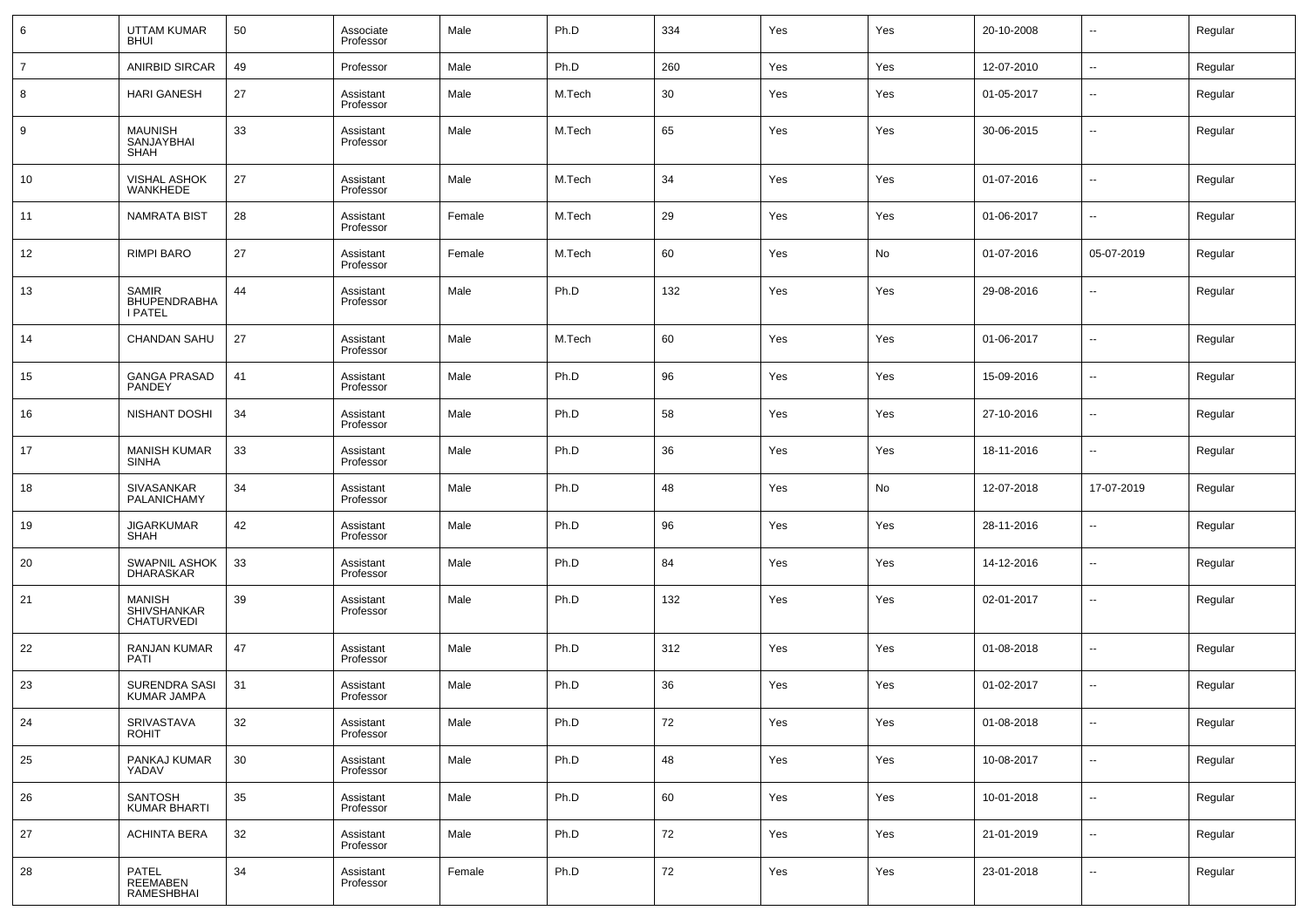| 29 | <b>VIVEK R</b>                                               | 32 | Assistant<br>Professor | Male   | Ph.D       | 48  | Yes | Yes | 18-02-2019 | $\sim$                   | Regular |
|----|--------------------------------------------------------------|----|------------------------|--------|------------|-----|-----|-----|------------|--------------------------|---------|
| 30 | PAAWAN<br><b>SHARMA</b>                                      | 36 | Assistant<br>Professor | Male   | Ph.D       | 84  | Yes | Yes | 01-06-2018 | $\sim$                   | Regular |
| 31 | <b>BHINALKUMAR</b><br>BAKULBHAI<br>MEHTA                     | 39 | Assistant<br>Professor | Male   | Ph.D       | 168 | Yes | Yes | 02-07-2018 | $\sim$                   | Regular |
| 32 | KALISADHAN<br><b>MUKHERJEE</b>                               | 37 | Assistant<br>Professor | Male   | Ph.D       | 156 | Yes | Yes | 01-03-2019 | ш.                       | Regular |
| 33 | PRAGHNESHKU<br><b>MAR</b><br>JAGDISHCHAND<br><b>RA BHATT</b> | 41 | Associate<br>Professor | Male   | Ph.D       | 156 | Yes | Yes | 02-07-2018 | $\overline{\phantom{a}}$ | Regular |
| 34 | VASUDEO<br><b>GOVIND</b><br>CHAUDHARI                        | 36 | Assistant<br>Professor | Male   | M.Tech     | 108 | Yes | Yes | 02-07-2018 | $\overline{\phantom{a}}$ | Regular |
| 35 | RAHUL SAHA                                                   | 32 | Assistant<br>Professor | Male   | Ph.D       | 72  | Yes | No  | 05-03-2019 | 17-10-2019               | Regular |
| 36 | PAWAN GUPTA                                                  | 34 | Assistant<br>Professor | Male   | Ph.D       | 84  | Yes | Yes | 03-06-2019 | --                       | Regular |
| 37 | RAUNAK GUPTA                                                 | 26 | Assistant<br>Professor | Male   | M.Tech     | 28  | Yes | No  | 03-06-2019 | 14-10-2019               | Regular |
| 38 | MILANKUMAR<br><b>DILIPBHAI BHATT</b>                         | 39 | Assistant<br>Professor | Male   | Ph.D       | 132 | Yes | Yes | 22-08-2016 | $\overline{\phantom{a}}$ | Regular |
| 39 | <b>ROHIT</b><br>SRIVASTAVA                                   | 37 | Associate<br>Professor | Male   | Ph.D       | 179 | Yes | Yes | 04-05-2010 | --                       | Regular |
| 40 | DHANANJAYA<br><b>НАСНСНАРРА</b>                              | 56 | Associate<br>Professor | Male   | Ph.D       | 372 | Yes | Yes | 11-06-2018 | $\sim$                   | Regular |
| 41 | DARSHIT SHAH                                                 | 47 | Assistant<br>Professor | Male   | <b>MCA</b> | 192 | Yes | Yes | 02-08-2010 | $\overline{\phantom{a}}$ | Regular |
| 42 | <b>POONAM</b><br><b>MISHRA</b>                               | 37 | Assistant<br>Professor | Female | Ph.D       | 139 | Yes | Yes | 06-09-2010 | $\sim$                   | Regular |
| 43 | <b>MANOJ KUMAR</b><br>PANDEY                                 | 41 | Associate<br>Professor | Male   | Ph.D       | 175 | Yes | Yes | 20-09-2010 | $\sim$                   | Regular |
| 44 | RAJIB<br>BANDYOPADHYA                                        | 49 | Professor              | Male   | Ph.D       | 250 | Yes | Yes | 18-10-2010 | $\sim$                   | Regular |
| 45 | <b>VIVEK PANDYA</b>                                          | 44 | Professor              | Male   | Ph.D       | 288 | Yes | Yes | 17-01-2011 | $\sim$                   | Regular |
| 46 | <b>SATYAM M</b><br><b>SHINDE</b>                             | 41 | Assistant<br>Professor | Male   | Ph.D       | 180 | Yes | Yes | 11-04-2011 | $\overline{\phantom{a}}$ | Regular |
| 47 | SURENDRA<br>SINGH<br>KACHHWAHA                               | 55 | Professor              | Male   | Ph.D       | 360 | Yes | Yes | 16-05-2011 | $\overline{\phantom{a}}$ | Regular |
| 48 | RAJESH GUJAR                                                 | 45 | Assistant<br>Professor | Male   | Ph.D       | 168 | Yes | Yes | 19-05-2011 | $\overline{\phantom{a}}$ | Regular |
| 49 | PRAVIN V<br>KODGIRE                                          | 43 | Associate<br>Professor | Male   | Ph.D       | 192 | Yes | Yes | 27-05-2011 | $\overline{\phantom{a}}$ | Regular |
| 50 | JAYDEEP PATEL                                                | 31 | Assistant<br>Professor | Male   | Ph.D       | 92  | Yes | Yes | 10-08-2011 | $\sim$                   | Regular |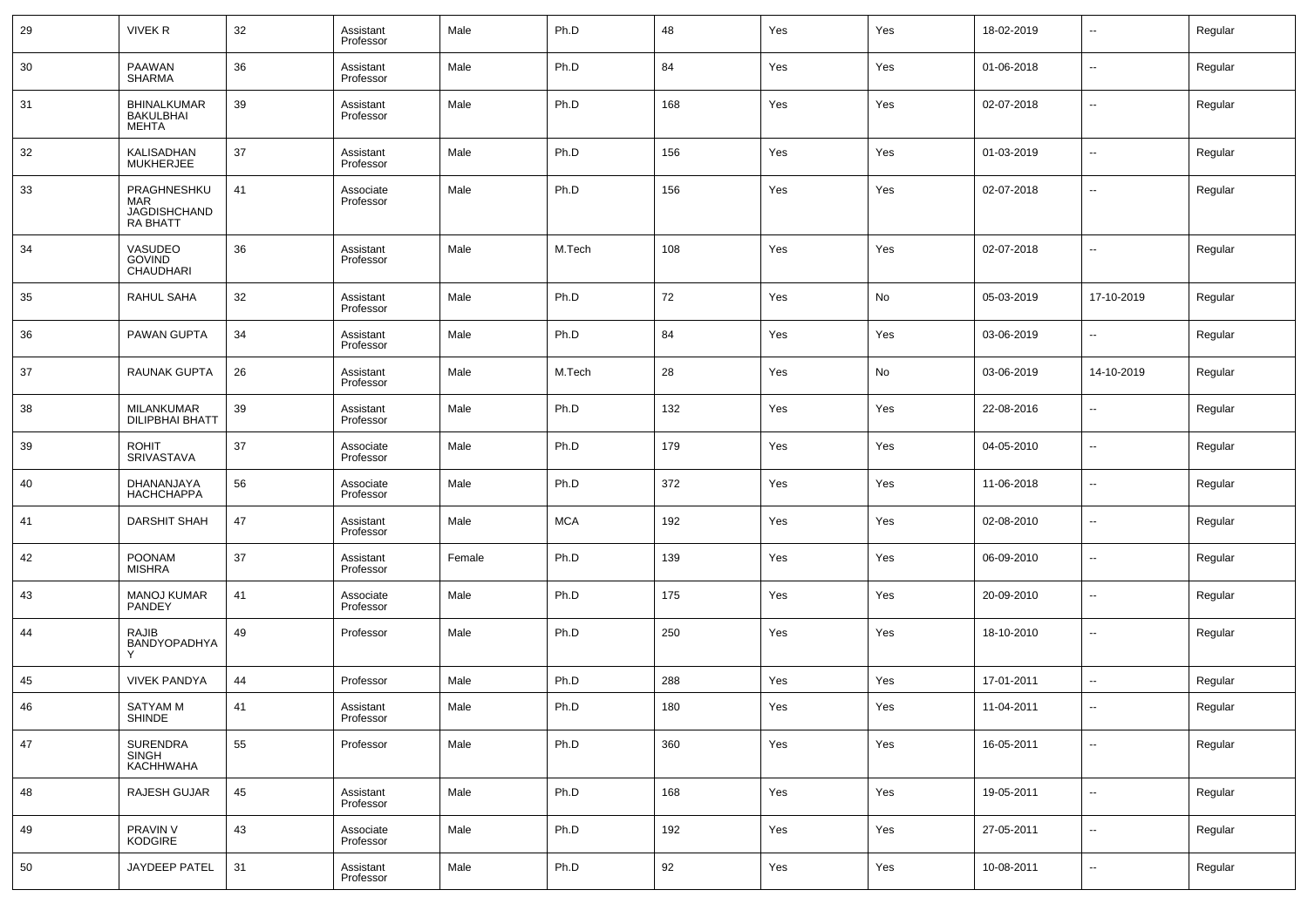| 51 | RAJESHKUMAR<br><b>PATEL</b>                | 40 | Assistant<br>Professor | Male   | Ph.D   | 168 | Yes | Yes | 16-08-2011 | $\overline{\phantom{a}}$ | Regular |
|----|--------------------------------------------|----|------------------------|--------|--------|-----|-----|-----|------------|--------------------------|---------|
| 52 | <b>SUVERNA</b><br>TRIVEDI                  | 28 | Assistant<br>Professor | Female | Ph.D   | 12  | Yes | Yes | 02-07-2018 | $\overline{\phantom{a}}$ | Regular |
| 53 | <b>ABHISHEK</b><br>YADAV                   | 30 | Assistant<br>Professor | Male   | Ph.D   | 60  | Yes | Yes | 02-07-2018 | $\overline{\phantom{a}}$ | Regular |
| 54 | PANKAJ SAHLOT                              | 30 | Assistant<br>Professor | Male   | Ph.D   | 82  | Yes | Yes | 09-07-2018 | $\overline{\phantom{a}}$ | Regular |
| 55 | LUBHANI<br>MISHRA                          | 28 | Assistant<br>Professor | Female | Ph.D   | 24  | Yes | Yes | 16-07-2018 | $\overline{\phantom{a}}$ | Regular |
| 56 | <b>MANISH KUMAR</b>                        | 38 | Assistant<br>Professor | Male   | M.Tech | 22  | Yes | Yes | 30-07-2018 | $\overline{\phantom{a}}$ | Regular |
| 57 | DADI VENKATA<br>SURI APPA RAO              | 39 | Assistant<br>Professor | Male   | Ph.D   | 120 | Yes | Yes | 06-08-2018 | $\overline{\phantom{a}}$ | Regular |
| 58 | <b>V S K V HARISH</b>                      | 31 | Assistant<br>Professor | Male   | Ph.D   | 24  | Yes | Yes | 04-09-2018 | $\overline{\phantom{a}}$ | Regular |
| 59 | RAJU RANJAN                                | 37 | Assistant<br>Professor | Male   | Ph.D   | 24  | Yes | Yes | 11-09-2018 | $\overline{\phantom{a}}$ | Regular |
| 60 | <b>MANAS KUMAR</b><br><b>BHOI</b>          | 44 | Assistant<br>Professor | Male   | Ph.D   | 253 | Yes | Yes | 19-11-2012 | ш.                       | Regular |
| 61 | VAIDEHI<br>PURUSHOTTAM<br><b>DESHPANDE</b> | 27 | Assistant<br>Professor | Female | M.Tech | 24  | Yes | Yes | 08-10-2018 | --                       | Regular |
| 62 | SIDDHARTH S<br>JOSHI                       | 33 | Assistant<br>Professor | Male   | Ph.D   | 132 | Yes | Yes | 10-12-2012 | $\overline{a}$           | Regular |
| 63 | <b>GARLAPATI</b><br><b>NAGABABU</b>        | 32 | Assistant<br>Professor | Male   | Ph.D   | 96  | Yes | Yes | 01-01-2013 | --                       | Regular |
| 64 | <b>ABHISHEK</b><br><b>KUMAR</b>            | 45 | Assistant<br>Professor | Male   | Ph.D   | 180 | Yes | Yes | 13-05-2013 | --                       | Regular |
| 65 | DEBASIS<br>SARKAR                          | 48 | Associate<br>Professor | Male   | Ph.D   | 272 | Yes | Yes | 31-05-2013 | --                       | Regular |
| 66 | <b>SUKANTA</b><br><b>KUMAR DASH</b>        | 47 | Assistant<br>Professor | Male   | Ph.D   | 227 | Yes | Yes | 31-05-2013 | --                       | Regular |
| 67 | <b>BHARTI SAINI</b>                        | 31 | Assistant<br>Professor | Male   | Ph.D   | 84  | Yes | Yes | 04-06-2013 | --                       | Regular |
| 68 | <b>KUSH MEHTA</b>                          | 30 | Assistant<br>Professor | Male   | Ph.D   | 90  | Yes | Yes | 17-06-2013 | --                       | Regular |
| 69 | BHASHA<br>HARSHAL<br>VACHHARAJANI          | 36 | Assistant<br>Professor | Female | Ph.D   | 130 | Yes | Yes | 24-06-2013 |                          | Regular |
| 70 | ANIRBAN DEY                                | 30 | Assistant<br>Professor | Male   | M.Tech | 102 | Yes | Yes | 04-07-2013 | ٠.                       | Regular |
| 71 | APURVA DAVE                                | 49 | Assistant<br>Professor | Male   | M.Tech | 303 | Yes | No  | 10-07-2013 | 08-07-2019               | Regular |
| 72 | <b>AKSHAY JAIN</b>                         | 31 | Assistant<br>Professor | Male   | M.Tech | 84  | Yes | Yes | 23-10-2013 | ٠.                       | Regular |
| 73 | JITENDRA G<br>JAMNANI                      | 47 | Associate<br>Professor | Male   | Ph.D   | 276 | Yes | Yes | 29-10-2013 | $\overline{\phantom{a}}$ | Regular |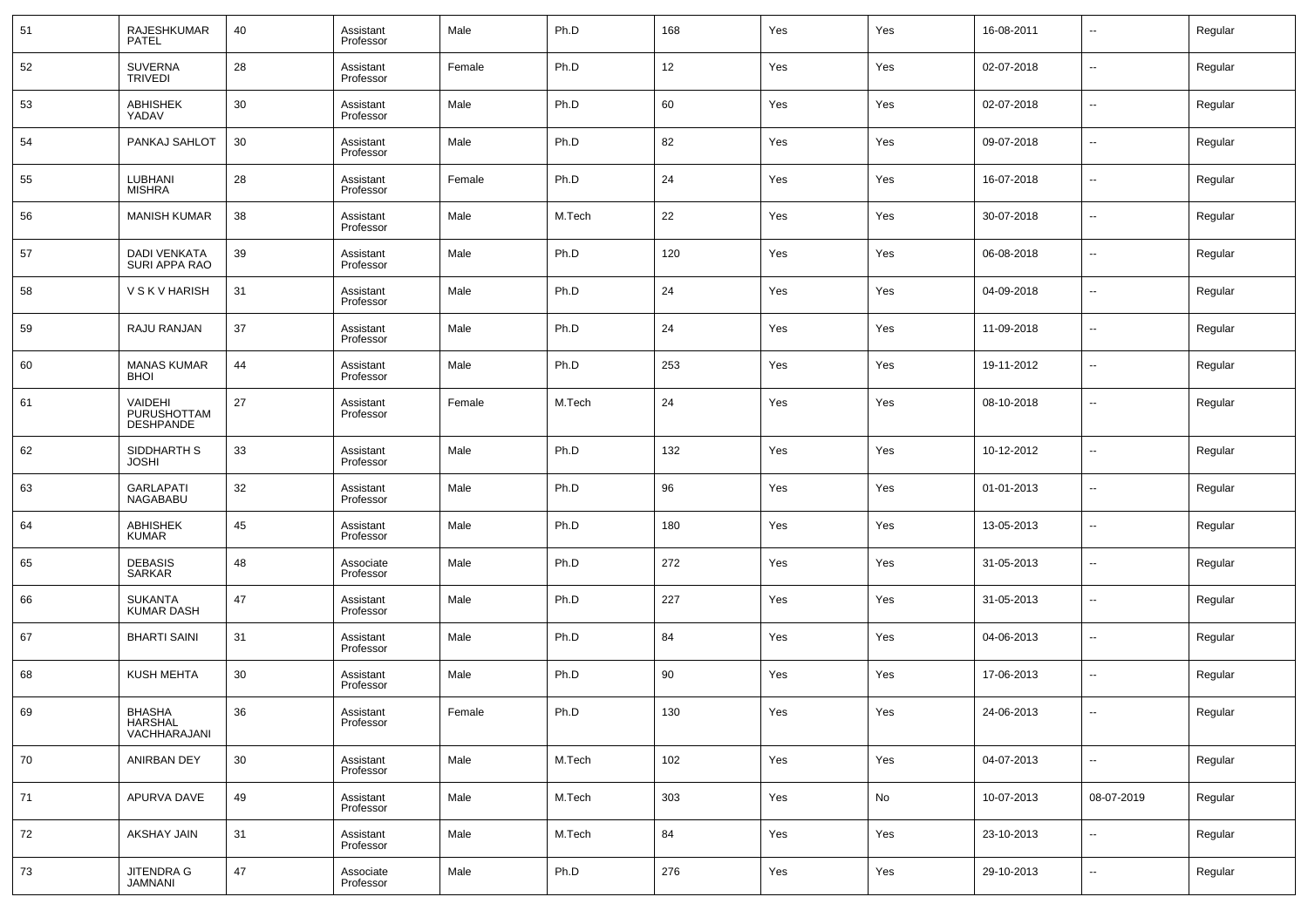| 74 | <b>NAIMISH S</b><br><b>BHATT</b>                  | 34 | Assistant<br>Professor | Male   | M.Tech | 96  | Yes | Yes | 29-10-2013 | $\sim$                   | Regular |
|----|---------------------------------------------------|----|------------------------|--------|--------|-----|-----|-----|------------|--------------------------|---------|
| 75 | NIRAGI KALPESH<br>DAVE                            | 39 | Assistant<br>Professor | Female | Ph.D   | 190 | Yes | Yes | 02-12-2013 | --                       | Regular |
| 76 | <b>SWETA</b><br>CHETANANAND<br><b>BALCHANDANI</b> | 30 | Assistant<br>Professor | Female | M.Tech | 108 | Yes | Yes | 17-12-2013 | $\sim$                   | Regular |
| 77 | <b>BRAJESHKUMAR</b><br>JHA                        | 36 | Assistant<br>Professor | Male   | Ph.D   | 95  | Yes | Yes | 27-12-2013 | --                       | Regular |
| 78 | NIRAVKUMAR<br>PRAVINBHAI<br><b>PATEL</b>          | 31 | Assistant<br>Professor | Male   | Ph.D   | 64  | Yes | Yes | 30-12-2013 | --                       | Regular |
| 79 | <b>MANOJ SAHNI</b>                                | 40 | Associate<br>Professor | Male   | Ph.D   | 168 | Yes | Yes | 31-12-2013 | --                       | Regular |
| 80 | <b>DISHANT M</b><br>PANDYA                        | 35 | Assistant<br>Professor | Male   | Ph.D   | 156 | Yes | Yes | 01-01-2014 | --                       | Regular |
| 81 | LEENA SANTOSH                                     | 38 | Assistant<br>Professor | Female | M.Tech | 144 | Yes | Yes | 01-01-2014 | --                       | Regular |
| 82 | KIRAN BHASKAR<br><b>MYSORE</b>                    | 54 | Associate<br>Professor | Male   | Ph.D   | 348 | Yes | Yes | 06-01-2014 | --                       | Regular |
| 83 | <b>VIVEK</b><br><b>VIKRAMBHAI</b><br>PATEL        | 36 | Assistant<br>Professor | Male   | Ph.D   | 120 | Yes | Yes | 20-01-2014 | $\overline{\phantom{a}}$ | Regular |
| 84 | ANURAG<br><b>MUDGAL</b>                           | 47 | Associate<br>Professor | Male   | Ph.D   | 300 | Yes | Yes | 27-01-2014 | --                       | Regular |
| 85 | <b>RONAK</b><br>OMPRAKASH<br><b>MOTIANI</b>       | 28 | Assistant<br>Professor | Male   | M.Tech | 65  | Yes | Yes | 01-07-2014 | $\sim$                   | Regular |
| 86 | RAKESH VASANT<br>CHAUDHARI                        | 28 | Assistant<br>Professor | Male   | M.Tech | 70  | Yes | Yes | 02-07-2014 | --                       | Regular |
| 87 | <b>PARTH</b><br>PARESHKUMAR<br>PRAJAPATI          | 28 | Assistant<br>Professor | Male   | M.Tech | 67  | Yes | Yes | 07-07-2014 | --                       | Regular |
| 88 | <b>VIPIN S SHUKLA</b>                             | 28 | Assistant<br>Professor | Male   | M.Tech | 53  | Yes | Yes | 11-02-2016 | ⊷.                       | Regular |
| 89 | ANANTHA SINGH<br>T S                              | 31 | Assistant<br>Professor | Male   | Ph.D   | 54  | Yes | Yes | 19-01-2015 | ⊷.                       | Regular |
| 90 | ANURAG<br><b>KANDYA</b>                           | 41 | Assistant<br>Professor | Male   | Ph.D   | 200 | Yes | Yes | 21-01-2015 | --                       | Regular |
| 91 | <b>VIVEK K PATEL</b>                              | 41 | Assistant<br>Professor | Male   | Ph.D   | 180 | Yes | Yes | 06-04-2015 | $\sim$                   | Regular |
| 92 | RAVI BOTTA                                        | 29 | Assistant<br>Professor | Male   | M.Tech | 48  | Yes | Yes | 29-06-2015 | $\sim$                   | Regular |
| 93 | <b>BHASURU</b><br>ABHINAYA<br><b>SRINIVAS</b>     | 28 | Assistant<br>Professor | Male   | M.Tech | 58  | Yes | Yes | 29-06-2015 | $\sim$                   | Regular |
| 94 | RAHUL VITTHAL<br><b>DEHARKAR</b>                  | 28 | Assistant<br>Professor | Male   | M.Tech | 61  | Yes | Yes | 01-07-2015 | ш,                       | Regular |
| 95 | <b>VENKATA PAVAN</b><br><b>KUMART</b>             | 30 | Assistant<br>Professor | Male   | M.Tech | 52  | Yes | Yes | 06-07-2015 | $\sim$                   | Regular |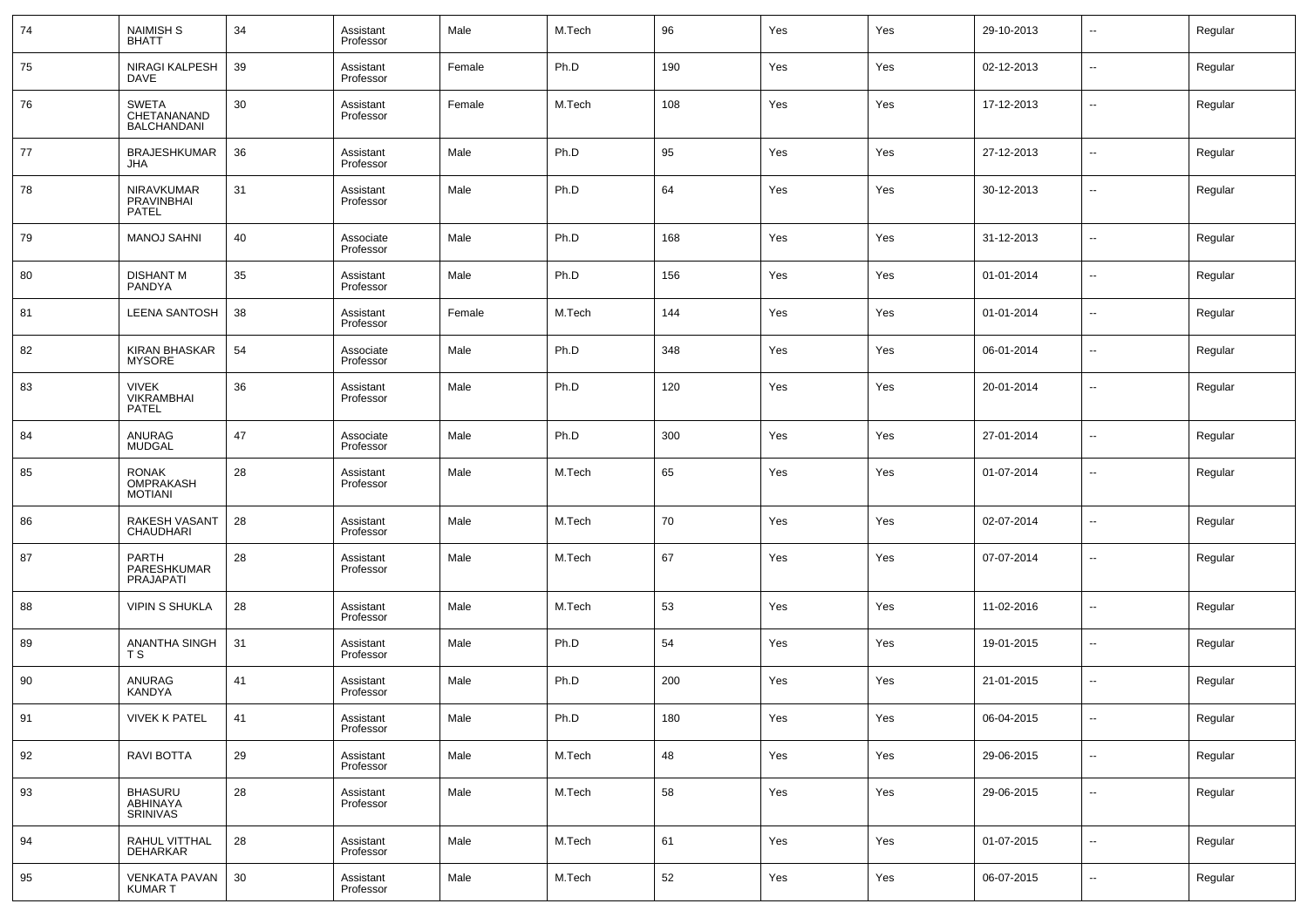| 96  | <b>KRUNAL</b><br>MAHENDRABHAI<br>MEHTA               | 28 | Assistant<br>Professor | Male   | M.Tech | 50  | Yes | Yes | 07-07-2015 | $\overline{\phantom{a}}$ | Regular |
|-----|------------------------------------------------------|----|------------------------|--------|--------|-----|-----|-----|------------|--------------------------|---------|
| 97  | KISHAN ASHOK<br><b>FUSE</b>                          | 28 | Assistant<br>Professor | Male   | M.Tech | 52  | Yes | Yes | 06-07-2015 | $\overline{\phantom{a}}$ | Regular |
| 98  | <b>GURRALA</b><br><b>PAVAN KUMAR</b>                 | 39 | Assistant<br>Professor | Male   | Ph.D   | 96  | Yes | Yes | 27-07-2015 | $\overline{a}$           | Regular |
| 99  | NIRAV DINESH<br><b>KARELIA</b>                       | 44 | Assistant<br>Professor | Male   | M.Tech | 264 | Yes | Yes | 27-10-2015 | --                       | Regular |
| 100 | JAYKUMAR J<br>VORA                                   | 31 | Assistant<br>Professor | Male   | Ph.D   | 64  | Yes | Yes | 13-10-2015 | $\overline{a}$           | Regular |
| 101 | <b>MEERA RANA</b><br><b>KARAMTA</b>                  | 30 | Assistant<br>Professor | Female | M.Tech | 48  | Yes | Yes | 28-12-2015 | --                       | Regular |
| 102 | DAYA SHANKAR<br>KAUL                                 | 38 | Assistant<br>Professor | Male   | Ph.D   | 37  | Yes | Yes | 04-01-2016 | $\overline{a}$           | Regular |
| 103 | <b>VIMA</b><br>PRAVINBHAI<br>MALI                    | 34 | Assistant<br>Professor | Female | M.Tech | 72  | Yes | Yes | 18-01-2016 | --                       | Regular |
| 104 | <b>DHRUVESH</b><br>PATEL                             | 36 | Assistant<br>Professor | Male   | Ph.D   | 132 | Yes | Yes | 12-01-2016 | --                       | Regular |
| 105 | <b>VINAY VAKHARIA</b>                                | 37 | Assistant<br>Professor | Male   | Ph.D   | 49  | Yes | Yes | 22-02-2016 | --                       | Regular |
| 106 | MEHUL S RAVAL                                        | 46 | Professor              | Male   | Ph.D   | 192 | Yes | Yes | 10-12-2018 | --                       | Regular |
| 107 | <b>AMIT VILAS</b><br>SANT                            | 36 | Assistant<br>Professor | Male   | Ph.D   | 72  | Yes | Yes | 01-04-2016 | $\overline{\phantom{a}}$ | Regular |
| 108 | MAZAD<br>SHAHERIAR<br>ZAVERI                         | 40 | Associate<br>Professor | Male   | Ph.D   | 96  | Yes | Yes | 10-12-2018 | --                       | Regular |
| 109 | <b>ASHISH</b><br><b>PRABHUDAS</b><br><b>UNNARKAT</b> | 35 | Assistant<br>Professor | Male   | Ph.D   | 60  | Yes | Yes | 04-04-2016 | --                       | Regular |
| 110 | ANKUSH SANJAY<br>RAJE                                | 27 | Assistant<br>Professor | Male   | M.Tech | 12  | Yes | Yes | 01-01-2019 | --                       | Regular |
| 111 | <b>SHOBHIT</b><br><b>CHATURVEDI</b>                  | 28 | Assistant<br>Professor | Male   | M.Tech | 36  | Yes | Yes | 01-06-2016 | --                       | Regular |
| 112 | <b>VIDHI VYAS</b>                                    | 27 | Assistant<br>Professor | Female | M.Tech | 12  | Yes | Yes | 01-01-2019 | --                       | Regular |
| 113 | <b>ANKUR</b><br><b>CHAURASIA</b>                     | 28 | Assistant<br>Professor | Male   | M.Tech | 24  | Yes | Yes | 13-06-2016 | $\overline{\phantom{a}}$ | Regular |
| 114 | ABHISHEK<br><b>KUMAR GUPTA</b>                       | 30 | Assistant<br>Professor | Male   | Ph.D   | 24  | Yes | Yes | 05-03-2019 | --                       | Regular |
| 115 | SOMERAJ RAY                                          | 26 | Assistant<br>Professor | Male   | M.Tech | 32  | Yes | Yes | 15-06-2016 | --                       | Regular |
| 116 | <b>BUSUPALLI</b><br>BALANAGULU                       | 33 | Assistant<br>Professor | Male   | Ph.D   | 24  | Yes | Yes | 01-04-2019 | --                       | Regular |
| 117 | PRAHLAD<br><b>KUMAR BARUAH</b>                       | 33 | Assistant<br>Professor | Male   | M.Tech | 48  | Yes | Yes | 04-04-2019 | --                       | Regular |
| 118 | <b>MANIVEL M</b>                                     | 27 | Assistant<br>Professor | Male   | M.Tech | 36  | Yes | Yes | 15-06-2016 | ⊷.                       | Regular |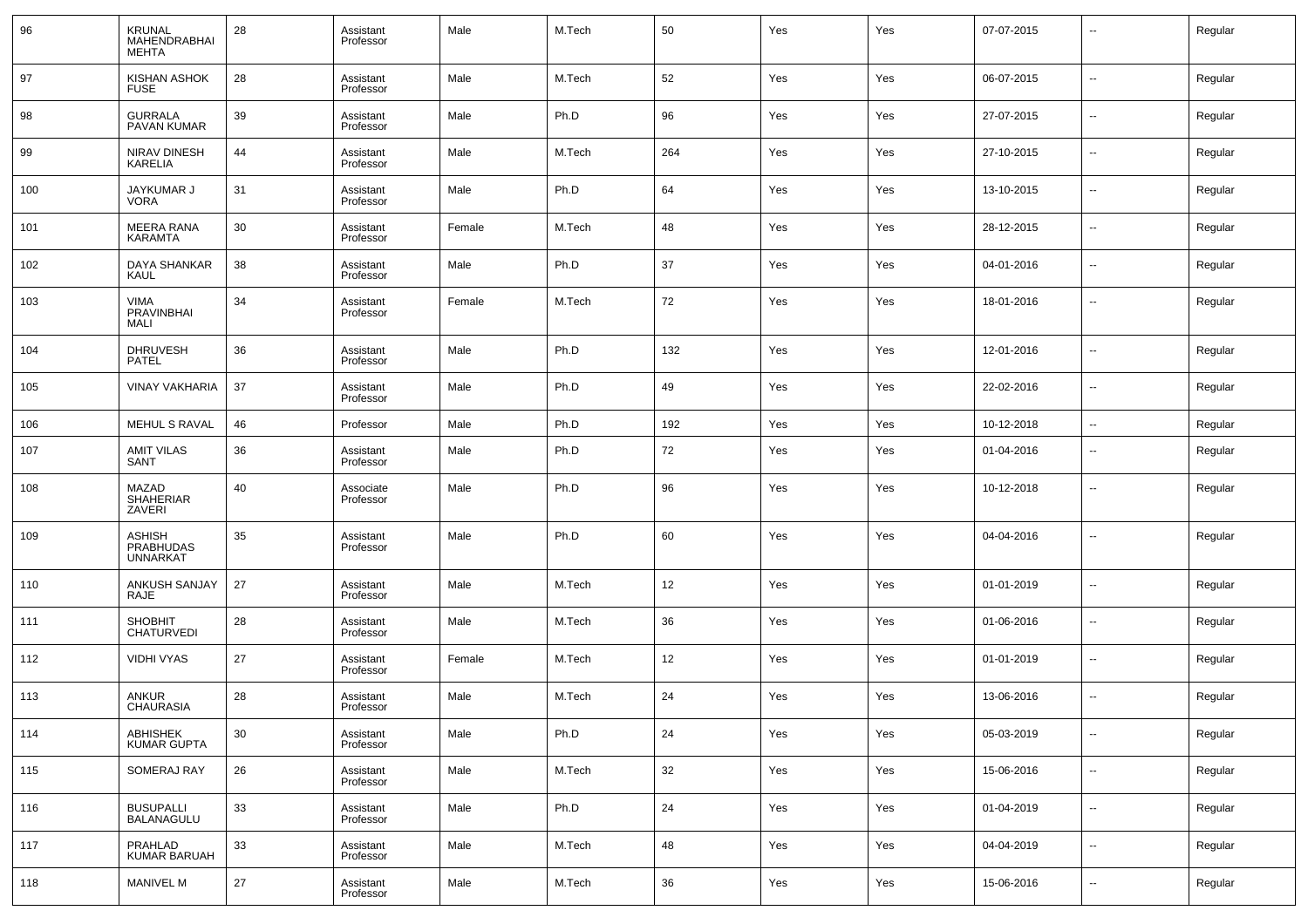| 119 | <b>AJAY KUMAR</b>                             | 33 | Assistant<br>Professor                              | Male   | Ph.D   | 36  | Yes | Yes | 01-05-2019 | $\sim$                   | Regular  |
|-----|-----------------------------------------------|----|-----------------------------------------------------|--------|--------|-----|-----|-----|------------|--------------------------|----------|
| 120 | <b>BUSIGARI</b><br><b>RAJASEKHAR</b><br>REDDY | 26 | Assistant<br>Professor                              | Male   | M.Tech | 12  | Yes | Yes | 06-05-2019 | $\sim$                   | Regular  |
| 121 | PAWAN SHARMA                                  | 32 | Assistant<br>Professor                              | Male   | Ph.D   | 48  | Yes | Yes | 08-05-2019 | ш,                       | Regular  |
| 122 | <b>B S TOMAR</b>                              | 61 | Assistant<br>Professor                              | Male   | Ph.D   | 432 | Yes | Yes | 20-08-2018 | ш,                       | Visiting |
| 123 | <b>PARNIKA</b><br><b>SHRIVASTAVA</b>          | 28 | Assistant<br>Professor                              | Female | Ph.D   | 12  | Yes | Yes | 03-06-2019 | $\overline{\phantom{a}}$ | Regular  |
| 124 | <b>CVS RAO</b>                                | 68 | Assistant<br>Professor                              | Male   | Ph.D   | 436 | Yes | Yes | 20-08-2018 | ш,                       | Visiting |
| 125 | <b>BIVINA G R</b>                             | 28 | Assistant<br>Professor                              | Female | M.Tech | 12  | Yes | Yes | 03-06-2019 | $\overline{\phantom{a}}$ | Regular  |
| 126 | AMIT BARDHAN                                  | 33 | Assistant<br>Professor                              | Male   | M.Tech | 108 | Yes | Yes | 01-06-2018 | --                       | Visiting |
| 127 | SHEETAL<br><b>RAWAT</b>                       | 27 | Assistant<br>Professor                              | Female | M.Tech | 36  | Yes | Yes | 03-06-2019 | $\overline{\phantom{a}}$ | Regular  |
| 128 | <b>BHUVANESH</b><br>OZA                       | 69 | Assistant<br>Professor                              | Male   | Ph.D   | 415 | Yes | Yes | 01-06-2018 | $\sim$                   | Visiting |
| 129 | <b>AVIRUP MAULIK</b>                          | 31 | Assistant<br>Professor                              | Male   | M.Tech | 60  | Yes | Yes | 03-06-2019 | ш,                       | Regular  |
| 130 | <b>B V BUDDHDEV</b>                           | 61 | Other                                               | Male   | Ph.D   | 120 | Yes | Yes | 01-06-2018 | $\overline{\phantom{a}}$ | Visiting |
| 131 | T HEPZIBAH<br><b>MARY</b>                     | 42 | Assistant<br>Professor                              | Female | Ph.D   | 36  | Yes | Yes | 02-05-2016 | --                       | Regular  |
| 132 | <b>VIVEK KUMAR</b>                            | 34 | Assistant<br>Professor                              | Male   | Ph.D   | 60  | Yes | Yes | 03-06-2019 | $\overline{\phantom{a}}$ | Regular  |
| 133 | <b>SIMRAN JEET</b><br><b>SINGH</b>            | 32 | Assistant<br>Professor                              | Male   | Ph.D   | 48  | Yes | Yes | 03-06-2019 | --                       | Regular  |
| 134 | <b>NIRENDRA</b><br><b>MISRA</b>               | 60 | Professor                                           | Male   | Ph.D   | 382 | Yes | No  | 01-04-2014 | 07-06-2019               | Regular  |
| 135 | PANKESHKUMAR<br><b>G PATEL</b>                | 36 | Assistant<br>Professor                              | Male   | Ph.D   | 144 | Yes | Yes | 03-06-2019 | --                       | Regular  |
| 136 | JANARDHAN<br>VISHTAPALLI                      | 35 | Assistant<br>Professor                              | Male   | Ph.D   | 21  | Yes | No  | 04-06-2018 | 20-06-2019               | Regular  |
| 137 | <b>BIRANCHI</b><br>NARAYAN<br>SAHOO           | 35 | Assistant<br>Professor                              | Male   | Ph.D   | 24  | Yes | Yes | 05-06-2019 | --                       | Regular  |
| 138 | <b>DINESH KUMAR</b>                           | 28 | Assistant<br>Professor                              | Male   | Ph.D   | 36  | Yes | Yes | 10-09-2018 | $\sim$                   | Regular  |
| 139 | SUNIL KHANNA                                  | 63 | Dean / Principal /<br>Director / Vice<br>Chancellor | Male   | Ph.D   | 466 | Yes | Yes | 07-06-2019 | $\sim$                   | Regular  |
| 140 | D M PARIKH                                    | 63 | Other                                               | Male   | Ph.D   | 420 | Yes | Yes | 14-07-2014 | ٠.                       | Regular  |
| 141 | <b>VIPINDASK</b>                              | 40 | Assistant<br>Professor                              | Male   | M.Tech | 108 | Yes | Yes | 10-06-2019 | $\overline{\phantom{a}}$ | Regular  |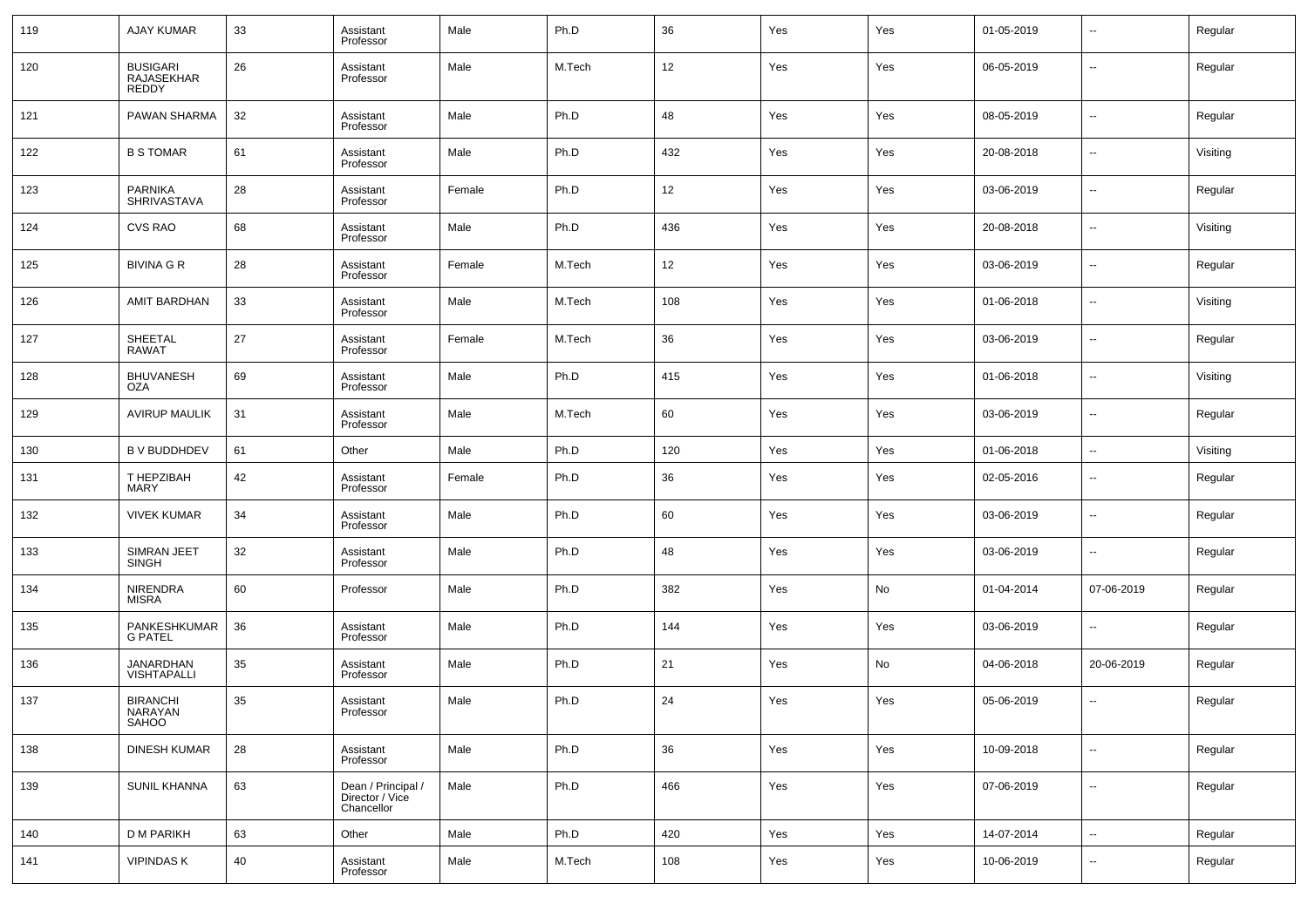| 142 | ANURAG GUPTA                                      | 64 | Other                                               | Male | Ph.D   | 478 | Yes | Yes | 12-02-2018 | $\overline{\phantom{a}}$ | Regular                |
|-----|---------------------------------------------------|----|-----------------------------------------------------|------|--------|-----|-----|-----|------------|--------------------------|------------------------|
| 143 | <b>RUDRESH</b><br><b>DWIVEDI</b>                  | 30 | Assistant<br>Professor                              | Male | Ph.D   | 12  | Yes | Yes | 28-06-2019 | $\overline{\phantom{a}}$ | Regular                |
| 144 | CHAITANYAMOY<br><b>GANGULY</b>                    | 72 | Other                                               | Male | Ph.D   | 449 | Yes | Yes | 01-09-2015 | $\overline{\phantom{a}}$ | Regular                |
| 145 | <b>ALOK JAIN</b>                                  | 30 | Assistant<br>Professor                              | Male | M.Tech | 24  | Yes | Yes | 28-06-2019 | $\overline{\phantom{a}}$ | Regular                |
| 146 | <b>INDRAJIT</b><br>MUKHOPADHYA                    | 52 | Professor                                           | Male | Ph.D   | 350 | Yes | Yes | 17-02-2011 | $\overline{\phantom{a}}$ | Regular                |
| 147 | <b>RAVI KANT</b>                                  | 35 | Assistant<br>Professor                              | Male | M.Tech | 12  | Yes | Yes | 28-06-2019 | --                       | Regular                |
| 148 | <b>NAVEEN YALLA</b>                               | 31 | Assistant<br>Professor                              | Male | M.Tech | 12  | Yes | Yes | 28-06-2019 | $\overline{\phantom{a}}$ | Regular                |
| 149 | PRAVEEN<br>KUMAR                                  | 29 | Assistant<br>Professor                              | Male | M.Tech | 12  | Yes | Yes | 28-06-2019 | $\overline{\phantom{a}}$ | Regular                |
| 150 | <b>BRIJESH</b><br><b>TRIPATHI</b>                 | 36 | Assistant<br>Professor                              | Male | Ph.D   | 124 | Yes | Yes | 27-01-2009 | --                       | Regular                |
| 151 | <b>VISHVESH</b><br><b>JAYANTBHAI</b><br>BADHEKA   | 40 | Professor                                           | Male | Ph.D   | 213 | Yes | Yes | 01-09-2007 | --                       | Regular                |
| 152 | <b>BALAMURLI</b><br>KRISHNA MAYYA<br>к            | 42 | Assistant<br>Professor                              | Male | Ph.D   | 144 | Yes | Yes | 01-12-2008 | --                       | Regular                |
| 153 | TAJINDER PAL<br>SINGH                             | 56 | Professor                                           | Male | Ph.D   | 382 | Yes | Yes | 10-10-2007 | $\overline{\phantom{a}}$ | Regular                |
| 154 | <b>ABHIJIT</b><br><b>DILIPKUMAR</b><br><b>RAY</b> | 44 | Associate<br>Professor                              | Male | Ph.D   | 224 | Yes | Yes | 14-06-2007 | ۰.                       | Regular                |
| 155 | BHARATKUMAR<br><b>BALKRISHNA</b><br>PAREKH        | 38 | Associate<br>Professor                              | Male | Ph.D   | 156 | Yes | Yes | 30-09-2008 | −−                       | Regular                |
| 156 | JATIN RAVJIBHAI<br>PATEL                          | 39 | Assistant<br>Professor                              | Male | Ph.D   | 168 | Yes | Yes | 01-01-2009 | --                       | Regular                |
| 157 | ANIRBAN DAS                                       | 44 | Associate<br>Professor                              | Male | Ph.D   | 251 | Yes | Yes | 23-12-2008 | --                       | Regular                |
| 158 | <b>MANAN SHAH</b>                                 | 27 | Assistant<br>Professor                              | Male | Ph.D   | 48  | Yes | Yes | 25-06-2015 | −−                       | Regular                |
| 159 | MD<br><b>SHARIFUDDIN</b><br>ANSARI                | 38 | Assistant<br>Professor                              | Male | Ph.D   | 165 | Yes | Yes | 24-11-2010 | -−                       | Regular                |
| 160 | RAKESH KUMAR<br>VIJ                               | 62 | Dean / Principal /<br>Director / Vice<br>Chancellor | Male | Ph.D   | 384 | Yes | Yes | 01-02-2019 | $\overline{\phantom{a}}$ | Adhoc /<br>Contractual |
| 161 | <b>JWNGSAR</b><br><b>BRAHMA</b>                   | 35 | Assistant<br>Professor                              | Male | Ph.D   | 120 | Yes | Yes | 31-07-2009 | $\sim$                   | Regular                |
| 162 | ANILKUMAR<br><b>TRIKAMBHAI</b><br>MARKANA         | 40 | Assistant<br>Professor                              | Male | Ph.D   | 216 | Yes | Yes | 01-01-2009 | $\overline{\phantom{a}}$ | Regular                |